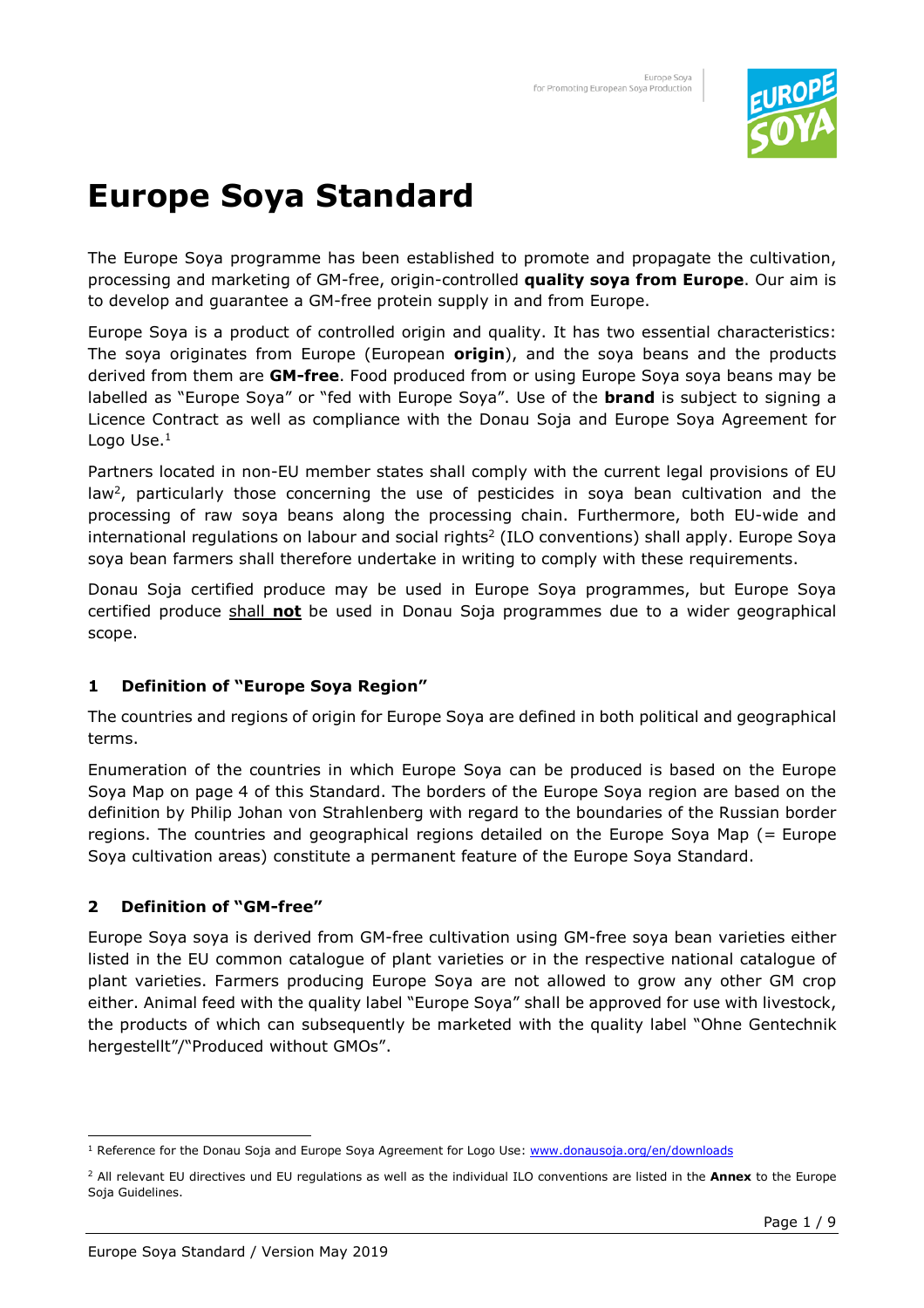

GM-free labelling under the Europe Soya programme shall be based on the production, inspection and labelling guidelines as established by the Austrian ARGE Gentechnik-frei (Platform for GMO-Free Food Products, en.gentechnikfrei.at). Hence, the underlying legal provision regulating the GM-free status shall be the *Richtlinie zur Definition der "Gentechnikfreien Produktion" von Lebensmitteln und deren Kennzeichnun*g (Guideline on the Definition of "GMO-Free Production" of Food and its Labelling) published in the Austrian Food Codex (Codex Alimentarius Austriacus) $3$ in combination with its *Leitfaden zur risikobasierten Kontrolle auf Gentechnikfreiheit* (Guideline on the Risk-Based Monitoring of GMO-Free Production) 4 . Products that fulfil the requirements of the German *Gentechnik-Durchführungsgesetz (EGGenTDurchfG)*<sup>5</sup> may, with respect to the criterion of being GM-free, also be labelled as "Europe Soya" provided that they are monitored by an independent certification body, as stipulated by the German Verband Lebensmittel ohne Gentechnik (VLOG, www.ohnegentechnik.org).

Apart from the possibility of providing non-GM certifications in accordance with the Austrian Food Codex or the German VLOG, the GM-free status can also be verified, within the scope of Europe Soya inspections and certifications, by inspections conducted in compliance with the requirements and the Inspection Standard of the "Non-GM Danube Region Standard"<sup>6</sup>, published in 2016.

#### **3 Plant protection**

֦

The relevant legal provisions of EU law shall apply. Furthermore, the use of desiccants prior to harvest (e.g. glyphosate or diquat) shall be prohibited. The "Best Practice Manual"7, which was published by the Donau Soja Organisation and is continuously updated, shall be considered a non-binding recommendation for improving the profitability of soya bean production while, at the same time, reducing the use of plant protection products.

#### **4 Nature reserves and change of land use**

Europe Soya soya shall not be grown in national and international nature reserves where the production of crops is not allowed. The term "nature reserves" covers all different categories of protected areas for nature and landscape protection, including but not limited to national parks, landscape protection areas, Natura 2000 sites, Ramsar wetlands, UNESCO World Heritage Sites, natural parks, biosphere reserves. No new agricultural land shall be developed for Europe Soya soya production if this would result in loss of nature reserves, natural forests, riparian vegetation,

<sup>3</sup> Reference for the *Richtlinie zur Definition der "Gentechnikfreien Produktion" von Lebensmitteln und deren Kennzeichnung* (Guideline on the Definition of GMO-Free Production of Food and its Labelling) in the Austrian Food Codex, IV edition: www.verbrauchergesundheit.gv.at/lebensmittel/buch/codex/beschluesse/Gentechnikfrei\_RL\_15\_1\_2018.pdf?6fdsmn

<sup>4</sup> Reference for the *Leitfaden zur risikobasierten Kontrolle auf Gentechnikfreiheit* (Guideline on the Risk-Based Monitoring of GMO-Free Production):

www.bmwfw.gv.at/TechnikUndVermessung/Akkreditierung/Documents/Leitfaden%20L25\_Risikobasierte%20Kontrolle%20Gent echnikfreiheit\_V03\_20150304.pdf

<sup>&</sup>lt;sup>5</sup> Reference for the *EG-Gentechnik-Durchführungsgesetz* (EGGenTDurchfG): www.g<u>esetze-im-</u> internet.de/eggentdurchfg/BJNR124410004.html

<sup>&</sup>lt;sup>6</sup> Reference for the Non-GM Danube Region Standard and Inspection Standard: www.donausoja.org/en/downloads

<sup>&</sup>lt;sup>7</sup> An updated version of the Best Practice Manual is available at the Donau Soja website: www.donausoja.org/en/downloads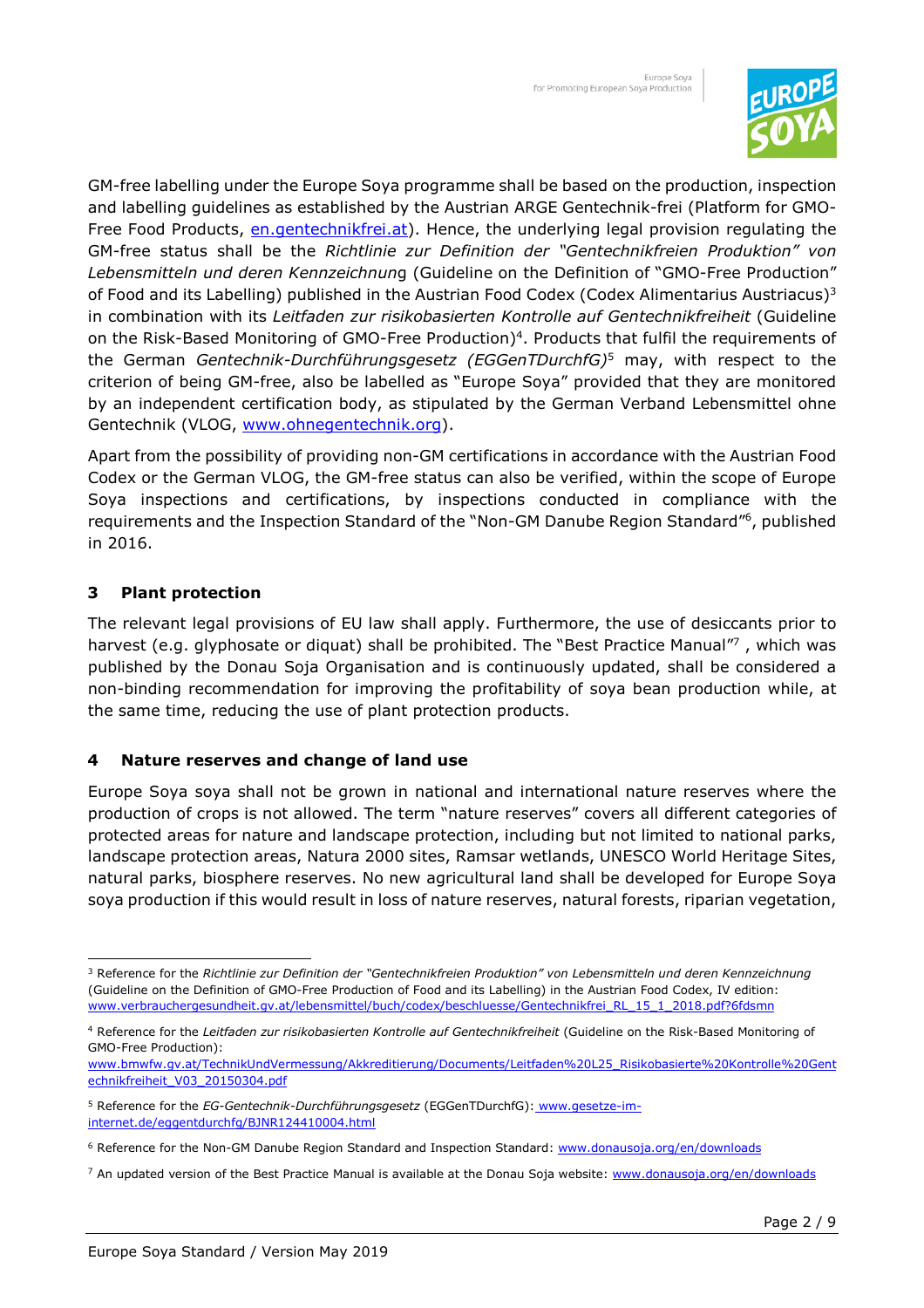

wetlands, moors, floodplains or steep slopes.<sup>8</sup> Europe Soya soya bean farmers shall therefore undertake in writing to only use land (for the cultivation of Europe Soya soya) that was dedicated to agricultural use not later than 1 January 2008.

#### **5 Additional requirements for farmers**

Europe Soya soya bean farmers shall participate in the implementation of the CAP (Common Agricultural Policy)<sup>9</sup> with mandatory *cross compliance* inspections. Alternatively, the farmer shall participate in an ISCC certification programme<sup>10</sup> or an equivalent sustainability certification programme<sup>11</sup>.

#### **Inspections:**

֦

Compliance with the Europe Soya Standard shall be verified against the detailed requirements specified in the Europe Soya Guidelines by an independent external certification body accredited in accordance with the ISO/IEC 17065:2012 standard. Furthermore, Donau Soja Organisation shall commission risk-based supervisory inspections.

If there is reason to suspect that any provision has not been complied with, special inspections shall be conducted. Any breach of the Guidelines will result in remedial measures including the payment of penalty fees, up to and including the exclusion from the Europe Soya programme.

 $^8$  If any alteration of protected areas has taken place, the farmer shall be obliged to restore the affected areas to their former state.

<sup>&</sup>lt;sup>9</sup> For relevant EU directives and EU regulations, refer to http://ec.europa.eu/agriculture/envir/cross-compliance\_en

<sup>&</sup>lt;sup>10</sup> Refer to www.iscc-system.org for ISCC EU or ISCC Plus

 $11$  An equivalent standard shall at least comply with the FEFAC sustainability criteria (available at: www.fefac.eu/files/62592.pdf) and can be approved as such by the Donau Soja Board upon request.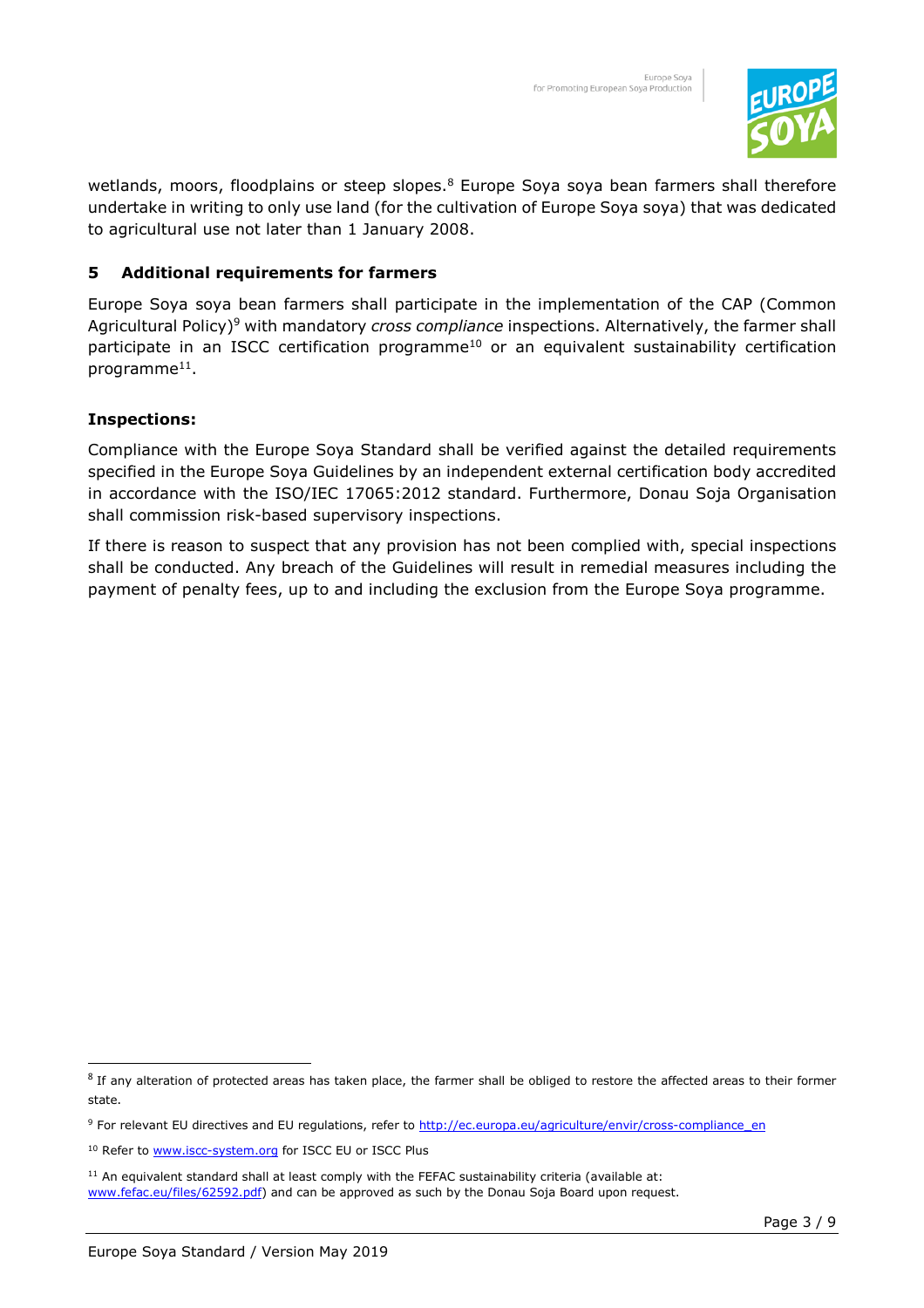

Geographical map showing the Europe Soya cultivation areas

## **Europe Soya Map**



All countries of the Donau Soja region are located within the Europe Soya defined area. The following countries are part of the Europe Soya Region: Albania, Austria, Belarus, Belgium, Bosnia and Herzegovina, Bulgaria, Croatia, Cyprus, Czech Republic, Denmark, Estonia, Finland, France, Germany, Greece, Hungary, Iceland, Ireland, Italy, Kazakhstan (European part), Latvia, Lithuania, Luxembourg, North Macedonia, Malta, Republic of Moldova, Montenegro, Netherlands, Norway, Poland, Portugal, Romania, Russian Federation (Nenetsia, Komi-Permyak, Sverdlovsk, Chelyabinsk, Orengburg), Serbia, Slovakia, Slovenia, Spain, Sweden, Switzerland, Turkey (European part), Ukraine, United Kingdom of Great Britain and Northern Ireland.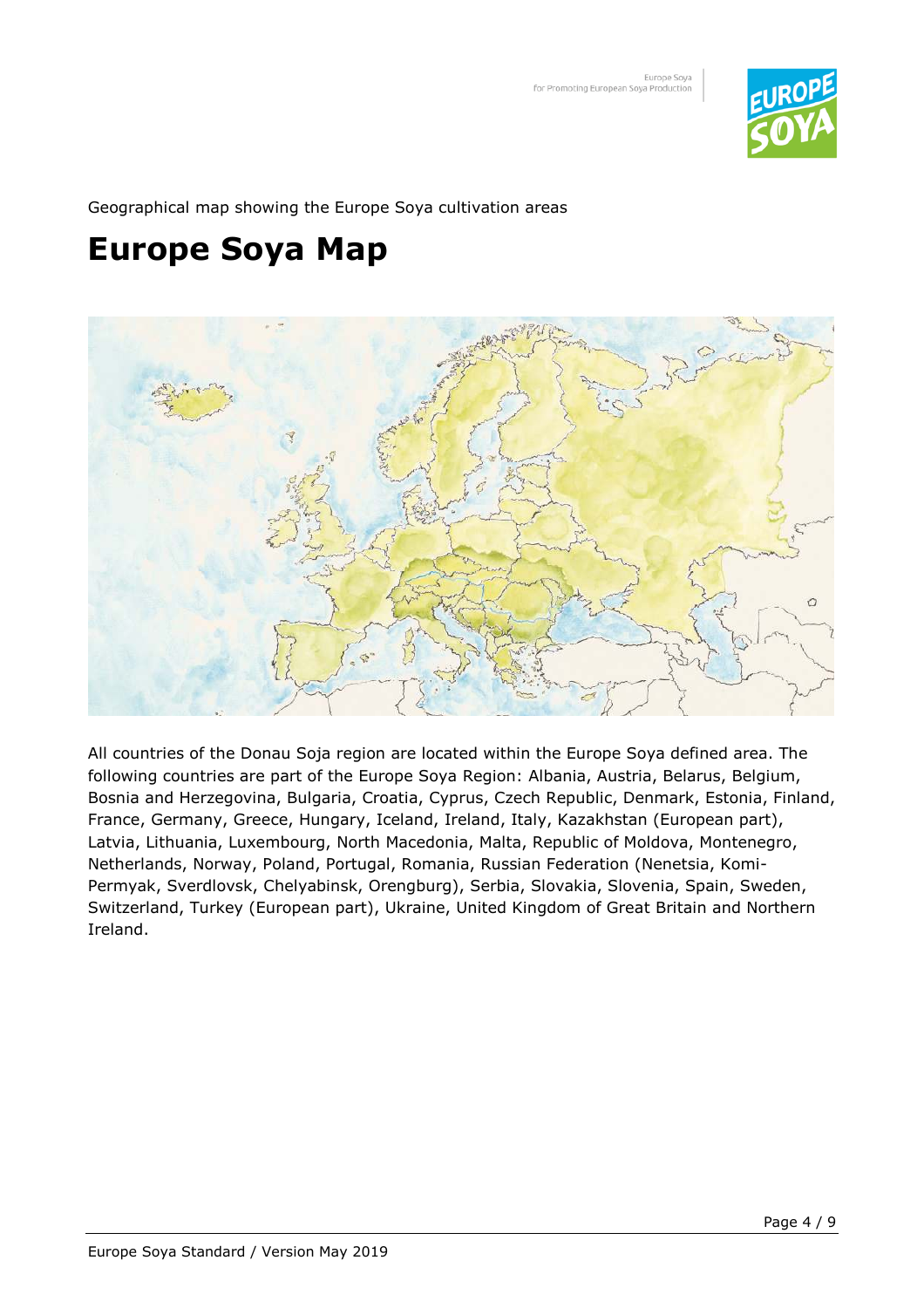

## **Core Principles of Inspection (Overview)**

Europe Soya is a product of controlled quality and origin. The detailed requirements specified in the Europe Soya Guidelines particularly provide the details for complete monitoring of the origin of the produce and for implementing a GM-free status along the entire processing chain.

As a rule, the relevant legal provisions of EU law shall apply for the production, treatment and processing of Europe Soya. The GM-free status is based on the minimum requirements set by the Austrian Food Codex (Codex Alimentarius Austriacus) and the corresponding *Leitfaden zur risikobasierten Kontrolle auf Gentechnikfreiheit* (Guideline on the Risk-Based Monitoring of GMO-Free Production)<sup>12</sup>. Compliance with the requirements of the German *EG-Gentechnik-Durchführungsgesetz (EGGenTDurchfG)*<sup>13</sup> with inspections performed in accordance with the German VLOG, as well as compliance with the Non-GM Danube Region Standard<sup>14</sup> shall be deemed to be equivalent. Further requirements for compliance with the criterion of being GMfree can be recognised as being equivalent by the Donau Soja Association. In any case, animal feed shall be of a quality "geeignet zur Herstellung gentechnikfreier Lebensmittel" (suitable for use in non-GM food production).

For reasons of general quality assurance, all oil mills and compound feed producers shall be obliged to participate in a QA programme recognised by the Donau Soja Organisation. A list of recognised programmes and standards can be found in the detailed requirements R 04 (Soya Bean Primary Processor) and R 05 (Compound Feed Producer).

The Europe Soya inspection system is comprised of three stages:

- quality assurance and inspection systems operated by the participants in the Europe Soya system;
- external inspections and certifications commissioned by the licensees; these shall be conducted by ISO/IEC 17065:2012-accredited certification bodies approved by Donau Soja Organisation;
- supervisory inspections, in collaboration with an inspection body or inspectors, directly commissioned by Donau Soja Organisation; supervisory inspections shall be risk-based, in the order of 10 % of the licensed quantity of Europe Soya soya.

 $\overline{a}$ 

<sup>12</sup> Reference for the *Richtlinie zur Definition der "Gentechnikfreien Produktion" von Lebensmitteln und deren Kennzeichnung* (Guideline on the Definition of GMO-Free Production of Food and its Labelling) in the Austrian Food Codex, IV edition: www.verbrauchergesundheit.gv.at/lebensmittel/buch/codex/beschluesse/Gentechnikfrei\_RL\_15\_1\_2018.pdf?6fdsmn

Reference for the *Leitfaden zur risikobasierten Kontrolle auf Gentechnikfreiheit* (Guideline on the Risk-Based Monitoring of GMO-Free Production):

www.bmwfw.gv.at/TechnikUndVermessung/Akkreditierung/Documents/Leitfaden%20L25\_Risikobasierte%20Kontrolle%20Gent echnikfreiheit\_V03\_20150304.pdf

<sup>13</sup> Reference for the *EG-Gentechnik-Durchführungsgesetz (EGGenTDurchfG):* www.gesetze-iminternet.de/eggentdurchfg/BJNR124410004.html

<sup>&</sup>lt;sup>14</sup> Reference for the Non-GM Danube Region Standard and Inspection Standard: www.donausoja.org/en/downloads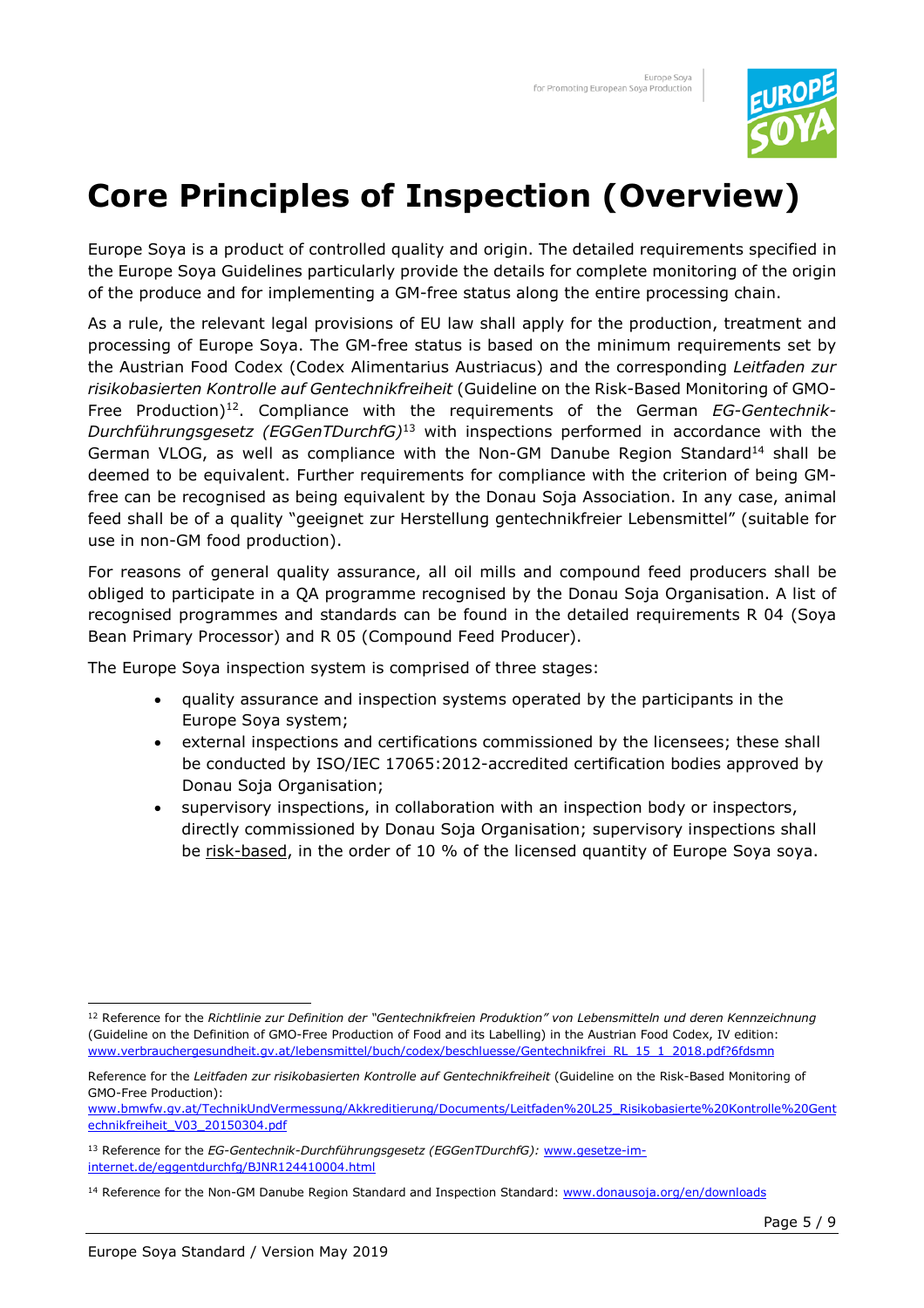

In order to guarantee comprehensive monitoring, all participants in the Europe Soya programme shall be subject to inspections. Confirmation of compliance with the Europe Soya Guidelines as a result of external inspections shall be passed on within the process chain in the form of a certificate. Lot-based issuance of certificates shall additionally take place from the agricultural collector to the primary processor. All participants in the Europe Soya system may be inspected at any time and on a risk basis within the scope of supervisory inspections (risk-based sampling).

Europe Soya farmers shall be registered with the agricultural collector. During this registration, farmers shall undertake to comply with the Europe Soya Guidelines on behalf of their agricultural holdings by signing the Declaration of Self-Commitment – Farmers (Soya Bean Producers)<sup>15</sup>, and shall accept risk-based sampling within the scope of supervisory inspections by Donau Soja Organisation.

Primary processors (such as oil mills, toasters, food producers and producers of food ingredients and food additives), processing and/or treating soya beans chemically or physically most substantially, shall conclude a contract with Donau Soja Organisation in which they pledge, among other things, to:

- 1. know and comply with the Europe Soya Guidelines;
- 2. conclude, at their own expense, an inspection contract with an external ISO/IEC 17065:2012-accredited certification body approved by Donau Soja Organisation;
- 3. accept risk-based sampling within the scope of supervisory inspections directly commissioned and paid by Donau Soja Organisation;
- 4. pay a Europe Soya fee to Donau Soja Organisation (the fee shall only be charged once within a continuous processing chain at the primary processor stage);
- 5. impose points 1 to 3 on all their suppliers (including their supplier's suppliers) by contract, up to and including the agricultural collector.

This ensures that all participants in the Europe Soya system are aware of the Europe Soya Guidelines, have compliance with these Guidelines verified externally by certification bodies that are approved by Donau Soja Organisation, and agree to supervisory inspections.

Compound feed producers shall also conclude a contract with Donau Soja Organisation in which they undertake to comply with the above mentioned points 1 to 3.

Marketers intending to place products with the Europe Soya logo on the market, shall undertake not only to comply with the above mentioned points 1 to 3, but also to impose the obligation to comply with the Guidelines, together with the inspection requirements, on their suppliers and their suppliers' suppliers by contract.

The frequencies of both external inspections and supervisory inspections (risk-based sampling), as well as additional requirements for certain participants in the Europe Soya system, are based on the risk of (a) a different origin of the produce or (b) contamination of Europe Soya with GM crops.

 $\overline{a}$ 

 $15$  For details, see document "Declaration of Self-Commitment – Farmers"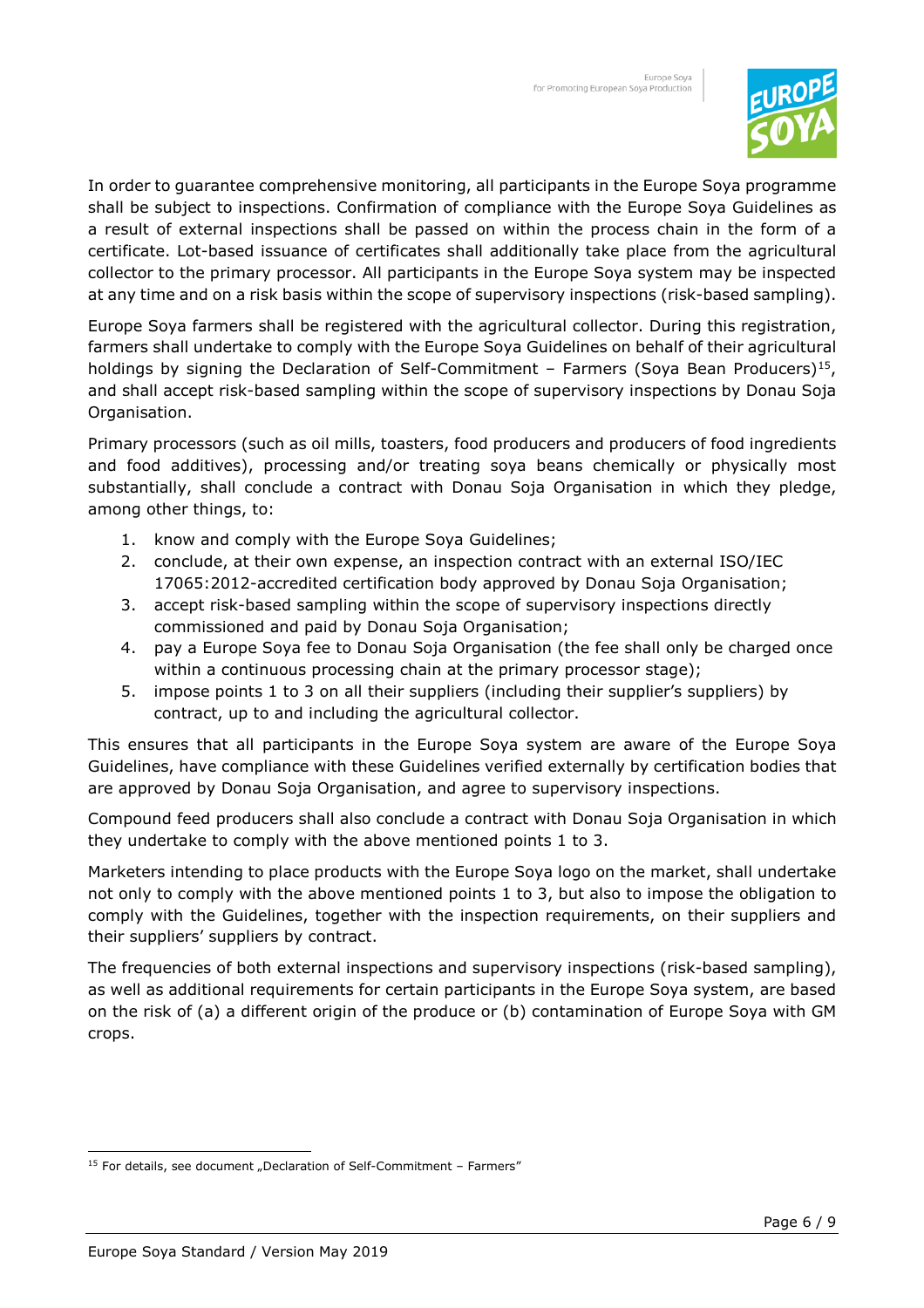

The countries where Europe Soya may originate from are classified at the following four risk levels (RL):

- Risk Level 0 (RL 0): EU countries: national bans on the cultivation of all GM crops approved for cultivation in the EU (currently GM maize), non-EU countries: no GM varieties approved for cultivation;
- Risk Level 1 (RL 1): risk is related to geographical origin;
- Risk Level 2 (RL 2): risk of GM contamination with other crops (e.g. maize); concerns countries such as CZE, ROU, SVK – where the cultivation of GM maize is not prohibited and contamination may therefore occur;
- Risk Level 3 (RL 3): risk of contamination with GM soya because GM soya beans are cultivated in this country or were cultivated there up until two years ago, or because the situation is unclear (e.g. MDA, UKR).

Precise obligations for the different risk levels (RL) at the stage of farmers, traders, agricultural collectors, primary processors, compound feed producers, agricultural processors, and marketers, as well as binding inspection frequencies are specified in detailed requirements for all participants in the Europe Soya system.

May 2019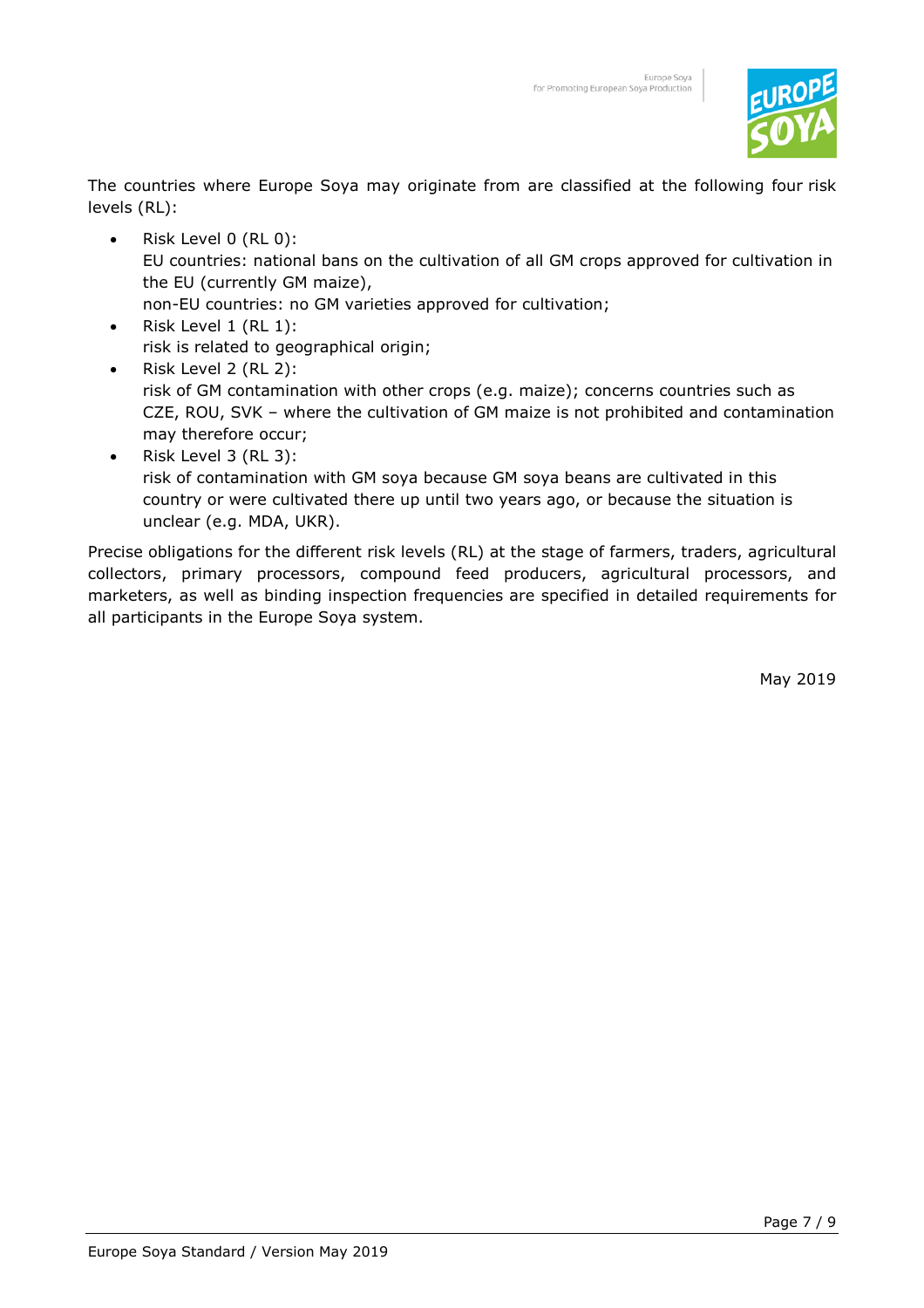

### **Europe Soya Inspection Frequency**

|                       | <b>Risk Level 0</b><br>Europe Soya soya only  | <b>Risk Level 1</b><br>risk of origin                                                   | <b>Risk Level 2</b><br>GM risk for crops other than soya                        | <b>Risk Level 3</b><br>GM risk for soya                                          |
|-----------------------|-----------------------------------------------|-----------------------------------------------------------------------------------------|---------------------------------------------------------------------------------|----------------------------------------------------------------------------------|
|                       | no GM cultivation in this country             | not relevant                                                                            | cultivation of other GM crops<br>(e.g. maize) permitted                         | cultivation of GM soya beans<br>in this country                                  |
| c<br>F.               | no(1)                                         | no(1)                                                                                   | no(1)                                                                           | yes; additional: registration of F + original seeds<br>once a year               |
| <b>AC</b>             | stores only ES                                | stores only GM-free crops, but soya beans<br>of different origins (non-GM) are possible | stores only GM-free soya beans, but<br>other GM crops (e.g. maize) are possible | stores other GM crops, but GM soya beans<br>(soya bean meal) are also possible   |
| c<br>F.               | yes<br>every 2 years                          | yes<br>every 2 years                                                                    | yes<br>every 2 years (Romania: once a year)                                     | yes<br>once a year                                                               |
| c                     | soya trade with ES only<br>yes                | soya trade with GM-free soya only<br>yes                                                | not relevant                                                                    | both GM and non-GM soya trade<br>yes                                             |
| Е                     | every 2 years                                 | every 2 years                                                                           |                                                                                 | once a year                                                                      |
| PP<br>c<br>F          | only ES processed<br>yes<br>once a year       | other GM-free soya beans processed as well<br>yes<br>once a year                        | other GM crops processed as well<br>yes<br>twice a year (once unannounced)      | <b>GM soya beans processed as well</b><br>yes<br>twice a year (once unannounced) |
| <b>CFP</b><br>c<br>F. | yes<br>according to non-GM inspections (2)    | yes<br>according to non-GM inspections (2)                                              | yes<br>according to non-GM inspections (2)                                      | yes<br>according to non-GM inspections (2)                                       |
| <b>AP</b>             | <b>ES soya single</b>                         | also other non-GM soya single                                                           | also GM single or compound feed                                                 | also GM single or compound feed                                                  |
| c<br>F                | or compound feed only<br>yes<br>every 2 years | or compound feed<br>yes<br>every 2 years                                                | (but only in another farm activity)<br>yes<br>every 2 years                     | in the same facilities<br>yes<br>once a year                                     |
| FP<br>c               | ves                                           | ves                                                                                     | ves                                                                             | ves                                                                              |
| F.                    | according to non-GM inspections (2)           | according to non-GM inspections (2)                                                     | according to non-GM inspections (2)                                             | according to non-GM inspections (2)                                              |

(1) ACs are required to check the plausibility of the details given by Fs. Fs with registration obligation at risk level 3 need to be inspected externally once a year.

Fs in RUS require annual external inspection in the context of their AC´s certification, with an inspection frequency equal to the square root of Fs delivering to the AC.

(2) Whenever possible, Europe Soya audits shall always be conducted together and in combination with non-GM inspections.

If this is not possible, the Europe Soya audit shall be conducted at least once a year.

ES = Europe Soya; F = Farmer, AC = Agricultural Collector, T = Trader, PP = Primary Processor, CFP = Compound Feed Producer, AP = Agricultural Processor, FP = Food Processor  $C$  = Certification,  $F$  =Frequency; **non-GM** = non-genetically modified, **GM** = genetically modified

Risk-based sampling directly commissioned by Donau Soja Organisation will be undertaken throughout all processing steps and risk levels within the scope of supervisory inspections.